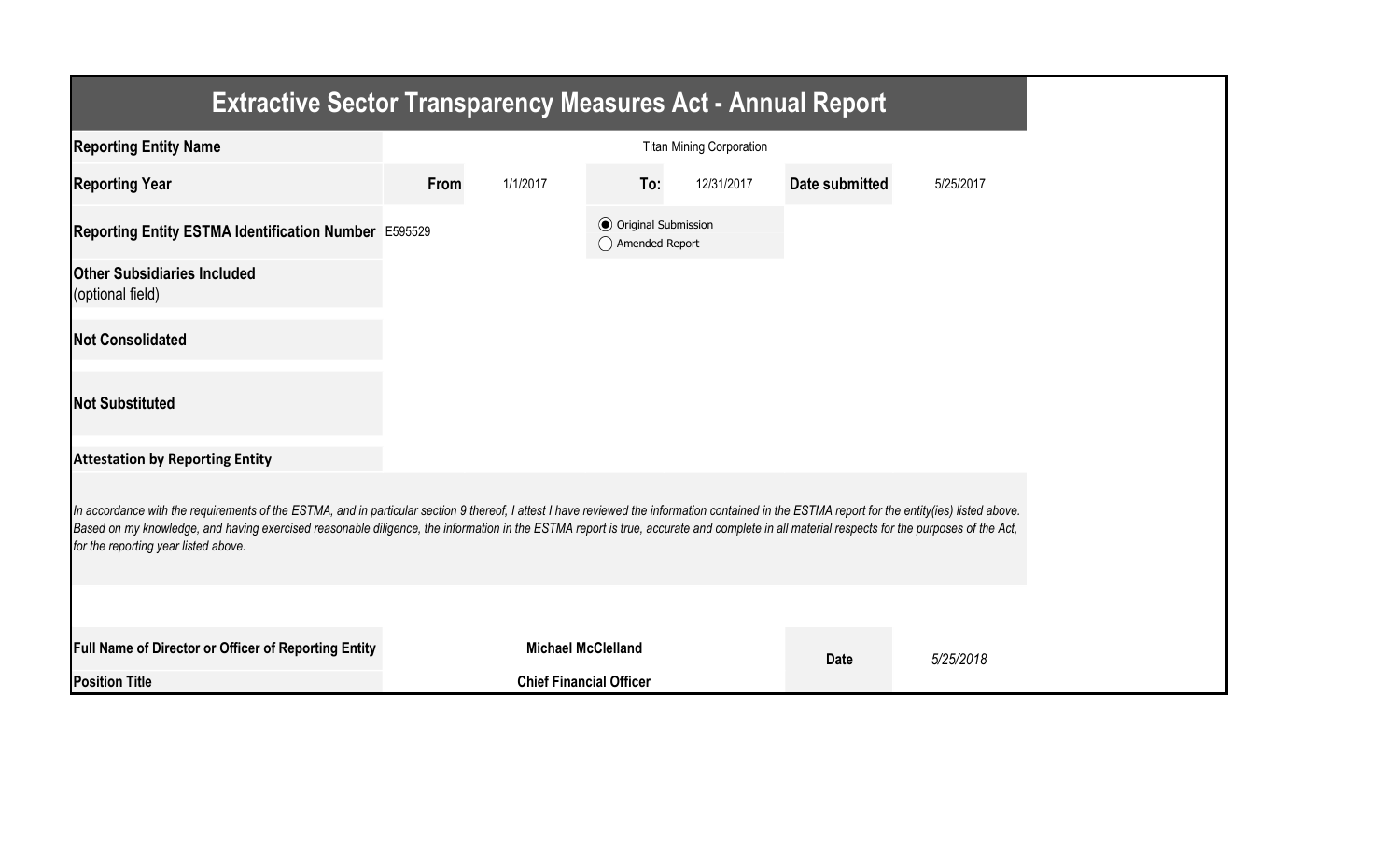| <b>Extractive Sector Transparency Measures Act - Annual Report</b>                                                      |                                              |                                                                                 |              |            |      |                                                |                |                  |                                               |                                      |                                                                       |  |
|-------------------------------------------------------------------------------------------------------------------------|----------------------------------------------|---------------------------------------------------------------------------------|--------------|------------|------|------------------------------------------------|----------------|------------------|-----------------------------------------------|--------------------------------------|-----------------------------------------------------------------------|--|
| <b>Reporting Year</b>                                                                                                   | From:                                        | 1/1/2017                                                                        | To:          | 12/31/2017 |      |                                                |                |                  |                                               |                                      |                                                                       |  |
| <b>Reporting Entity Name</b>                                                                                            | <b>Titan Mining Corporation</b>              |                                                                                 |              |            |      | <b>Currency of the</b><br><b>USD</b><br>Report |                |                  |                                               |                                      |                                                                       |  |
| <b>Reporting Entity ESTMA</b><br><b>Identification Number</b><br><b>Subsidiary Reporting Entities (if</b><br>necessary) |                                              |                                                                                 |              |            |      |                                                |                |                  |                                               |                                      |                                                                       |  |
| <b>Payments by Payee</b>                                                                                                |                                              |                                                                                 |              |            |      |                                                |                |                  |                                               |                                      |                                                                       |  |
| Country                                                                                                                 | Payee Name <sup>1</sup>                      | Departments, Agency, etc<br>within Payee that Received<br>Payments <sup>2</sup> | <b>Taxes</b> | Royalties  | Fees | <b>Production Entitlements</b>                 | <b>Bonuses</b> | <b>Dividends</b> | Infrastructure<br><b>Improvement Payments</b> | <b>Total Amount paid to</b><br>Payee | Notes <sup>34</sup>                                                   |  |
| United States of America                                                                                                | Town of Fowler                               |                                                                                 | \$340,000.00 |            |      |                                                |                |                  |                                               |                                      | 340,000 Payment of property taxes of buildings on<br>extraction site. |  |
| United States of America                                                                                                | Gouverneur Central School<br><b>District</b> |                                                                                 | \$260,000.00 |            |      |                                                |                |                  |                                               |                                      | 260,000 Payment of property taxes of buildings on<br>extraction site. |  |
|                                                                                                                         |                                              |                                                                                 |              |            |      |                                                |                |                  |                                               |                                      |                                                                       |  |
|                                                                                                                         |                                              |                                                                                 |              |            |      |                                                |                |                  |                                               |                                      |                                                                       |  |
|                                                                                                                         |                                              |                                                                                 |              |            |      |                                                |                |                  |                                               |                                      |                                                                       |  |
|                                                                                                                         |                                              |                                                                                 |              |            |      |                                                |                |                  |                                               |                                      |                                                                       |  |
|                                                                                                                         |                                              |                                                                                 |              |            |      |                                                |                |                  |                                               |                                      |                                                                       |  |
|                                                                                                                         |                                              |                                                                                 |              |            |      |                                                |                |                  |                                               |                                      |                                                                       |  |
|                                                                                                                         |                                              |                                                                                 |              |            |      |                                                |                |                  |                                               |                                      |                                                                       |  |
|                                                                                                                         |                                              |                                                                                 |              |            |      |                                                |                |                  |                                               |                                      |                                                                       |  |
|                                                                                                                         |                                              |                                                                                 |              |            |      |                                                |                |                  |                                               |                                      |                                                                       |  |
|                                                                                                                         |                                              |                                                                                 |              |            |      |                                                |                |                  |                                               |                                      |                                                                       |  |
|                                                                                                                         |                                              |                                                                                 |              |            |      |                                                |                |                  |                                               |                                      |                                                                       |  |
|                                                                                                                         |                                              |                                                                                 |              |            |      |                                                |                |                  |                                               |                                      |                                                                       |  |
| <b>Additional Notes:</b>                                                                                                |                                              |                                                                                 |              |            |      |                                                |                |                  |                                               |                                      |                                                                       |  |